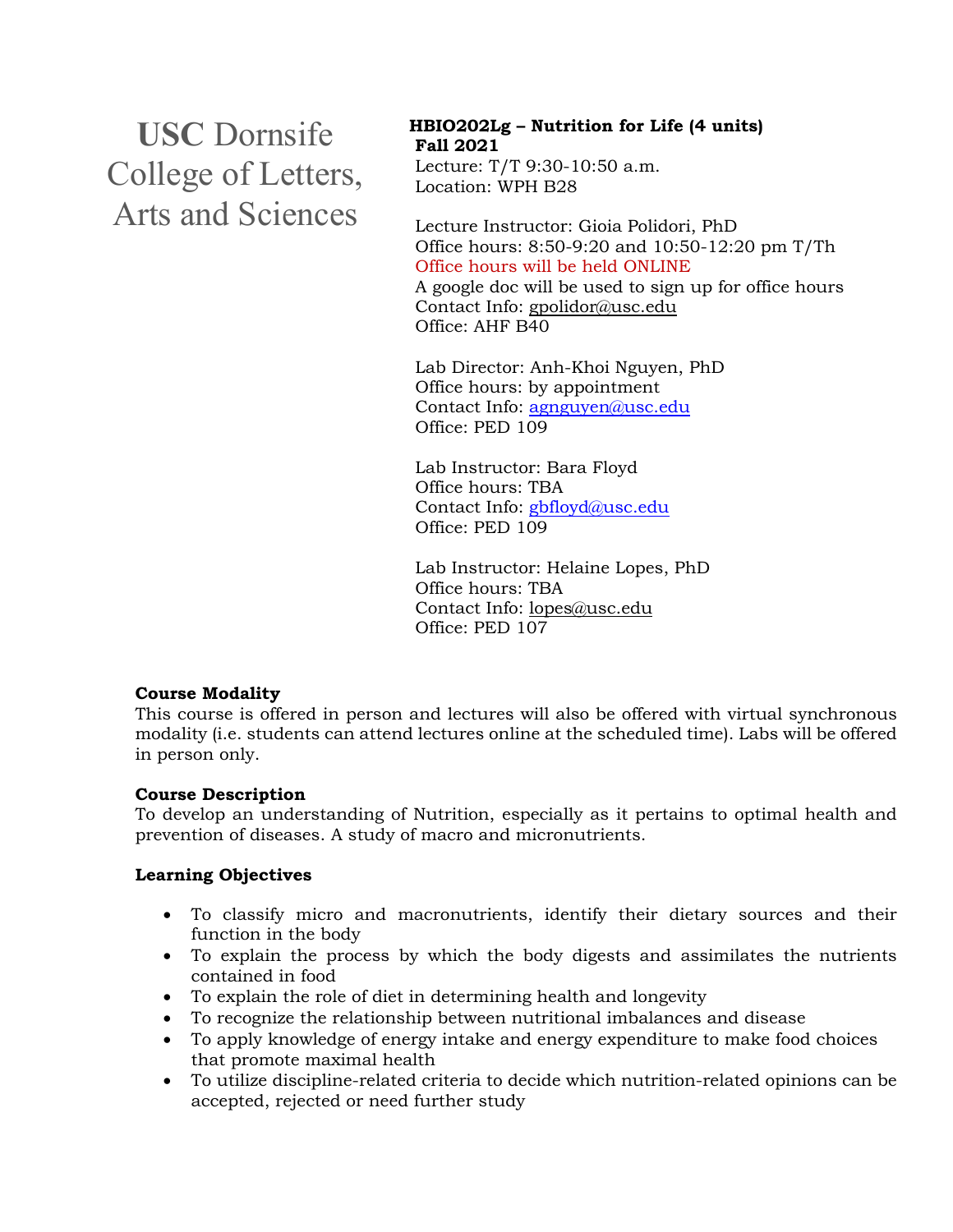- To take measures of height, weight, BMI, body composition, caloric expenditure, blood lipid panel and oral glucose tolerance test
- To perform a dietary analysis and develop a balanced dietary plan for a healthy subject
- To discuss the interplay of genetics, sociocultural status, sex, ethnicity, body diversity and their influence on diet and ultimately health

#### **Required Readings:**

- Nutrition & You: Core Concepts for Good Health. Joan S. Blake, Pearson Education, Inc. 2013
- Laboratory Manual, available at the bookstore

#### **Additional Policies**

**•**The grading scale is based on the traditional scale as follows:

|                     | A $(293%)$        | A- $(≥90%)$         |
|---------------------|-------------------|---------------------|
| $B+$ ( $\geq$ 87%)  | <b>B</b> (≥83%)   | <b>B</b> - $(≥80%)$ |
| $C+$ ( $\geq$ 77%)  | $C$ ( $\geq$ 73%) | $C - (270%)$        |
| $D^+$ (267%)        | <b>D</b> (≥63%)   | D- $(≥60%)$         |
| $F$ ( $\leq$ 59.9%) |                   |                     |

• A request to take a make-up exam must be accompanied by evidence of necessity (ie: letter from a doctor) and must be made before the date of the scheduled exam. Makeup exams will be different from the scheduled exam and may be proctored by personnel who do not have extensive knowledge in the area being tested.

#### **Grading Breakdown**

|                |               | $%$ of |
|----------------|---------------|--------|
| Assignment     | <b>Points</b> | Grade  |
| Midterm 1      | 200           | 20     |
| Midterm 2      | 250           | 25     |
| Laboratory     | 250           | 25     |
| Final Exam     | 250           | 25     |
| <b>Quizzes</b> | 50            | 5      |
| <b>TOTAL</b>   | 1000          | 100    |
| JEP.           | 25            | 2.5    |

## **Tentative Lecture Schedule**

| <b>Date</b> | <b>Lecture Topic</b>             | Reading |
|-------------|----------------------------------|---------|
| Aug $24$    | Intro                            |         |
| Aug 26      | Nutrition                        | Ch.1    |
| Aug 31      | Food Choices                     | Ch.     |
| Sept 2      | Nutrition Research & Information |         |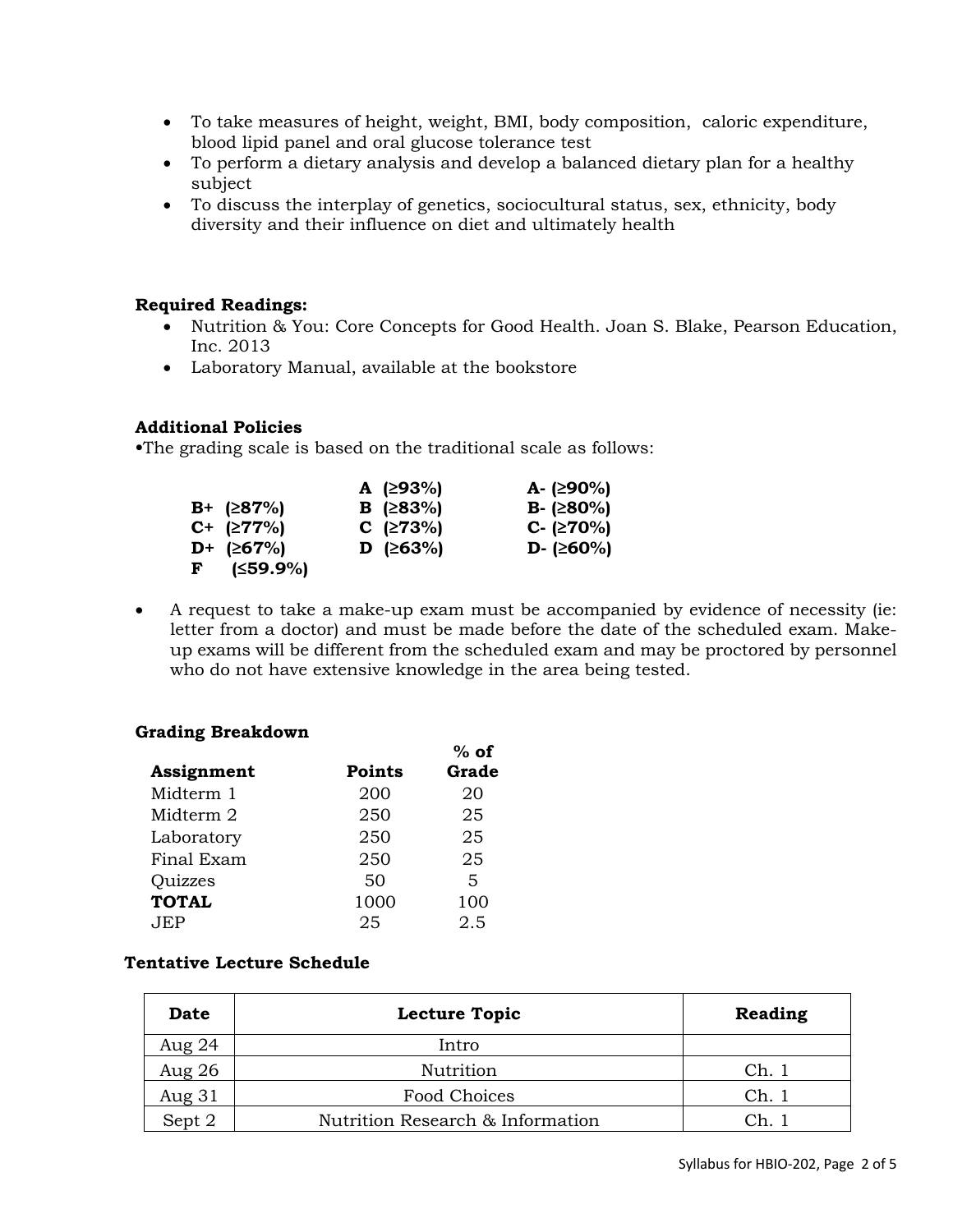| Sept 7        | <b>Healthy Eating</b>               | Ch.2   |
|---------------|-------------------------------------|--------|
| Sept 9        | MyPlate & Food Labels               | Ch. 2  |
| Sept 14       | Healthy Weight                      | Ch. 10 |
| Sept 16       | Energy balance                      | Ch. 10 |
| Sept 21       | Review                              |        |
| Sept 23       | Exam I                              |        |
| Sept 28       | Obesity                             | Ch. 10 |
| Sept 30       | Obesity and Complications           | Ch. 10 |
| Oct 5         | <b>Eating Disorders</b>             | Ch. 10 |
| Oct 7         | Digestion                           | Ch. 3  |
| Oct 12        | Carbohydrates                       | Ch.3   |
| Oct 19        | Carbohydrates                       | Ch. 4  |
| Oct 21        | Celiac Disease and Diabetes         | Ch. 4  |
| Oct 26        | Review                              | Ch. 4  |
| <b>Oct 28</b> | Exam II                             |        |
| Nov 2         | Proteins                            |        |
| Nov 4         | Proteins                            | Ch.6   |
| Nov 9         | Fats                                | Ch. 6  |
| Nov 11        | Fats                                | Ch. 5  |
| Nov $16$      | Cardiovascular Disease              | Ch. 5  |
| Nov 18        | Vitamins & Scurvy                   | Ch. 7  |
| <b>Nov 23</b> | Minerals and Iron Deficiency        | Ch. 8  |
| Nov 30        | Consumerism & Sustainability        | Ch. 12 |
| Dec 2         | Review                              |        |
|               | FINAL EXAM: See schedule of classes |        |

•Final grades will **NOT** be posted on Blackboard.

## **Statement on Academic Conduct and Support Systems**

## **Academic Conduct:**

Plagiarism – presenting someone else's ideas as your own, either verbatim or recast in your own words – is a serious academic offense with serious consequences. Please familiarize yourself with the discussion of plagiarism in SCampus in Part B, Section 11, "Behavior Violating University Standards" policy.usc.edu/scampus-part-b. Other forms of academic dishonesty are equally unacceptable. See additional information in SCampus and university policies on scientific misconduct, policy.usc.edu/scientificmisconduct.

## **Support Systems:**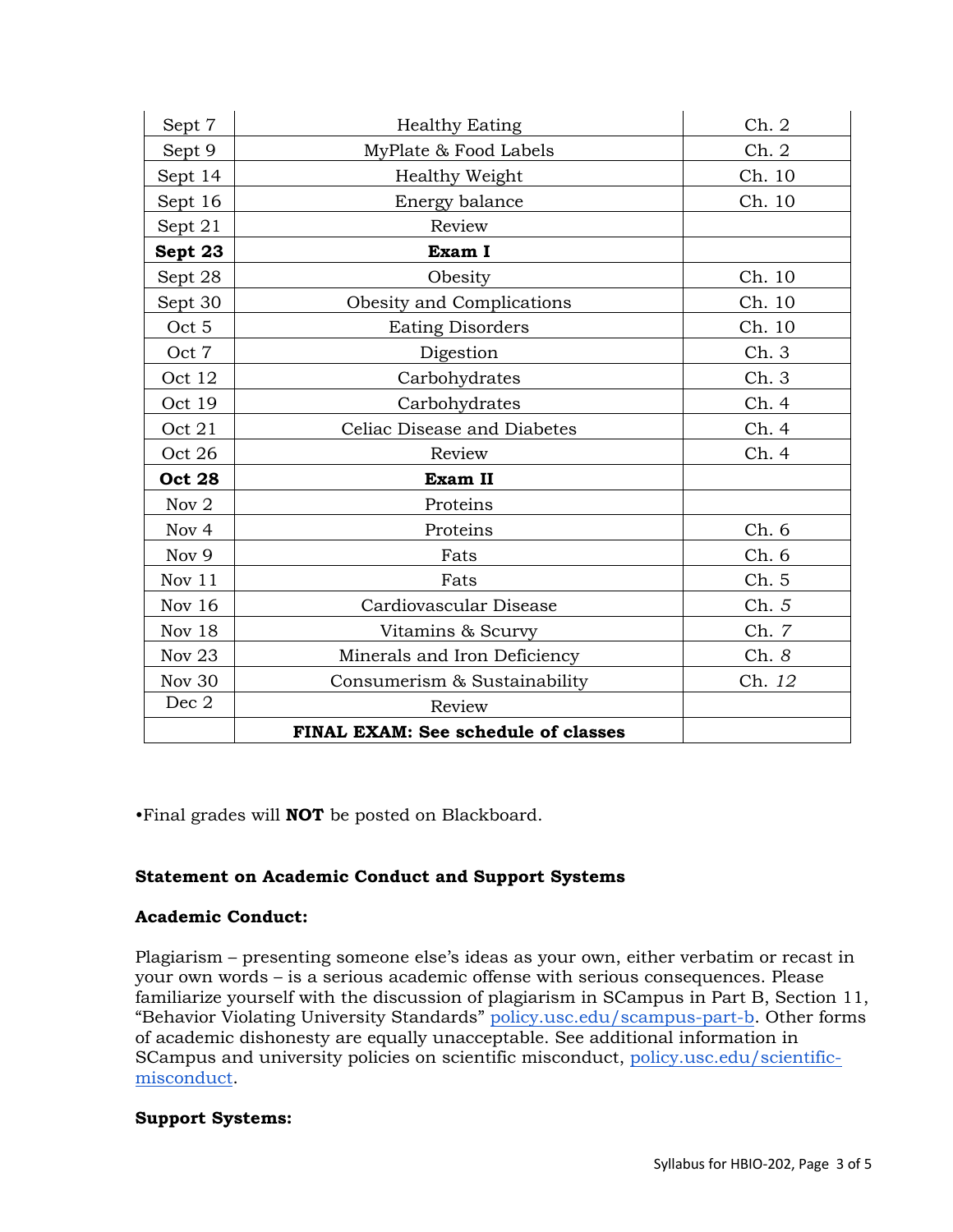*Student Health Counseling Services - (213) 740-7711 – 24/7 on call* engemannshc.usc.edu/counseling

Free and confidential mental health treatment for students, including short-term psychotherapy, group counseling, stress fitness workshops, and crisis intervention.

*National Suicide Prevention Lifeline - 1 (800) 273-8255 – 24/7 on call* suicidepreventionlifeline.org

Free and confidential emotional support to people in suicidal crisis or emotional distress 24 hours a day, 7 days a week.

*Relationship and Sexual Violence Prevention Services (RSVP) - (213) 740-4900 – 24/7 on call*

engemannshc.usc.edu/rsvp

Free and confidential therapy services, workshops, and training for situations related to gender-based harm.

#### *Office of Equity and Diversity (OED) | Title IX - (213) 740-5086* equity.usc.edu, titleix.usc.edu

Information about how to get help or help a survivor of harassment or discrimination, rights of protected classes, reporting options, and additional resources for students, faculty, staff, visitors, and applicants. The university prohibits discrimination or harassment based on the following protected characteristics: race, color, national origin, ancestry, religion, sex, gender, gender identity, gender expression, sexual orientation, age, physical disability, medical condition, mental disability, marital status, pregnancy, veteran status, genetic information, and any other characteristic which may be specified in applicable laws and governmental regulations.

*Bias Assessment Response and Support - (213) 740-2421*

studentaffairs.usc.edu/bias-assessment-response-support

Avenue to report incidents of bias, hate crimes, and microaggressions for appropriate investigation and response.

*The Office of Disability Services and Programs - (213) 740-0776* dsp.usc.edu

Support and accommodations for students with disabilities. Services include assistance in providing readers/notetakers/interpreters, special accommodations for test taking needs, assistance with architectural barriers, assistive technology, and support for individual needs.

#### *USC Support and Advocacy - (213) 821-4710* studentaffairs.usc.edu/ssa

Assists students and families in resolving complex personal, financial, and academic issues adversely affecting their success as a student.

# *Diversity at USC - (213) 740-2101*

# diversity.usc.edu

Information on events, programs and training, the Provost's Diversity and Inclusion Council, Diversity Liaisons for each academic school, chronology, participation, and various resources for students.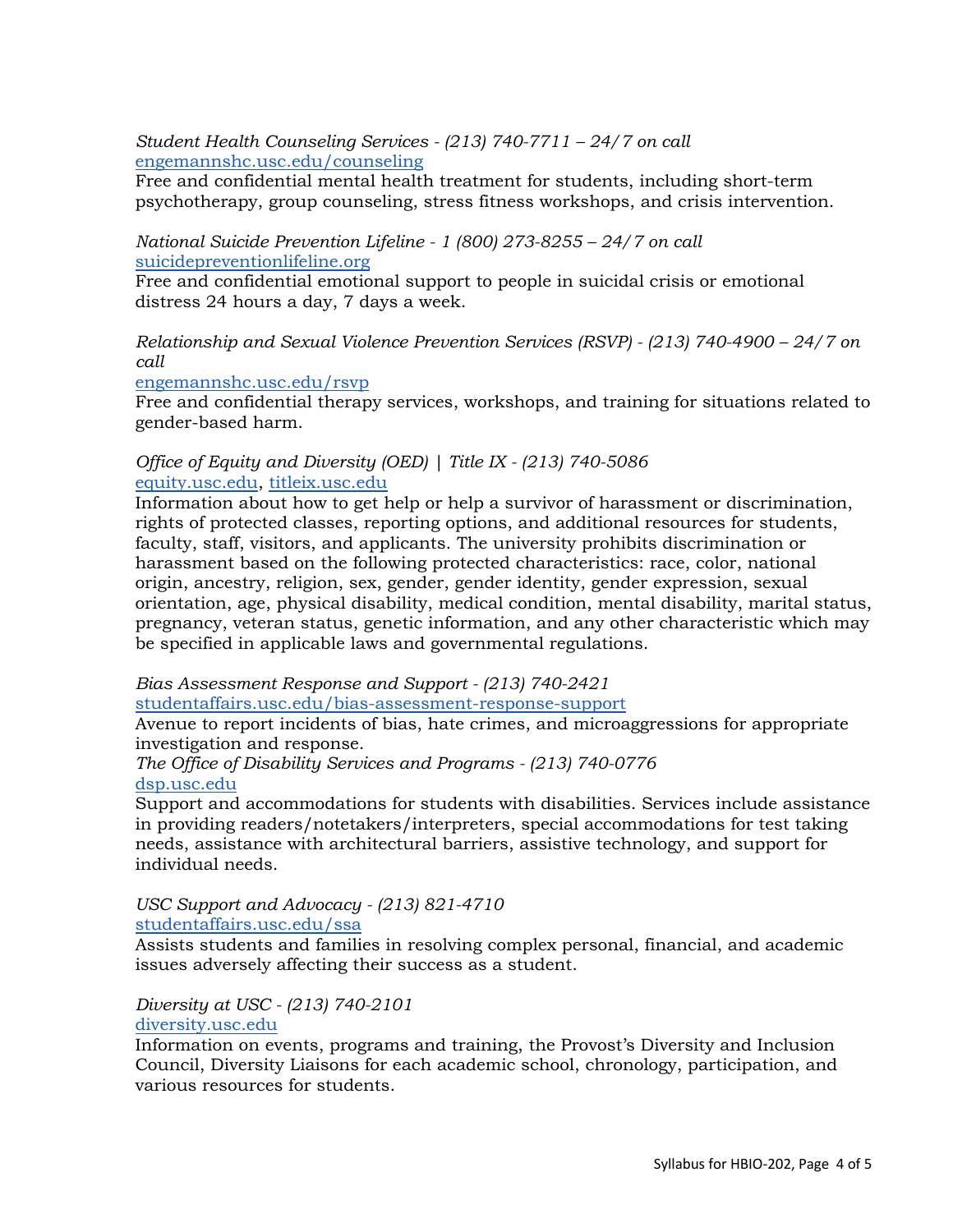*USC Emergency - UPC: (213) 740-4321, HSC: (323) 442-1000 – 24/7 on call*  dps.usc.edu, emergency.usc.edu

Emergency assistance and avenue to report a crime. Latest updates regarding safety, including ways in which instruction will be continued if an officially declared emergency makes travel to campus infeasible.

*USC Department of Public Safety - UPC: (213) 740-6000, HSC: (323) 442-120 – 24/7 on call* 

dps.usc.edu

Non-emergency assistance or information.

Discrimination, sexual assault, and harassment are not tolerated by the university. You are encouraged to report any incidents to the *Office of Equity and Diversity* http://equity.usc.edu/ or to the *Department of Public Safety* http://capsnet.usc.edu/department/department-public-safety/onlineforms/contact-us. This is important for the safety whole USC community. Another member of the university community – such as a friend, classmate, advisor, or faculty member – can help initiate the report, or can initiate the report on behalf of another person. *The Center for Women and Men* 

http://www.usc.edu/student-affairs/cwm/ provides 24/7 confidential support, and the sexual assault resource center webpage  $\frac{\text{sar}}{\text{Q}$ usc.edu describes reporting options and other resources.

# **Support Systems**

A number of USC's schools provide support for students who need help with scholarly writing. Check with your advisor or program staff to find out more. Students whose primary language is not English should check with the *American Language Institute* http://dornsife.usc.edu/ali, which sponsors courses and workshops specifically for international graduate students. *The Office of Disability Services and Programs*  http://sait.usc.edu/academicsupport/centerprograms/dsp/home\_index.html provides certification for students with disabilities and helps arrange the relevant accommodations. If an officially declared emergency makes travel to campus infeasible, *USC Emergency Information http://emergency.usc.edu/*will provide safety and other updates, including ways in which instruction will be continued by means of blackboard, teleconferencing, and other technology.

# *Intellectual property Statement*

*Distribution or use of notes or recordings based on university classes or lectures without the express permission of the instructor for purposes other than individual or group study is a violation of the USC Student Conduct Code. This includes, but is not limited to, providing materials for distribution by services publishing class notes. This restriction on unauthorized use also applies to all information, which had been distributed to students or in any way had been displayed for use in relationship to the class, whether obtained in class, via email, on the Internet or via any other media. (SeeSection C.1 Class Notes Policy).*

#### **USC technology rental program**

We realize that attending classes online and completing coursework remotely requires access to technology that not all students possess. If you need resources to successfully participate in